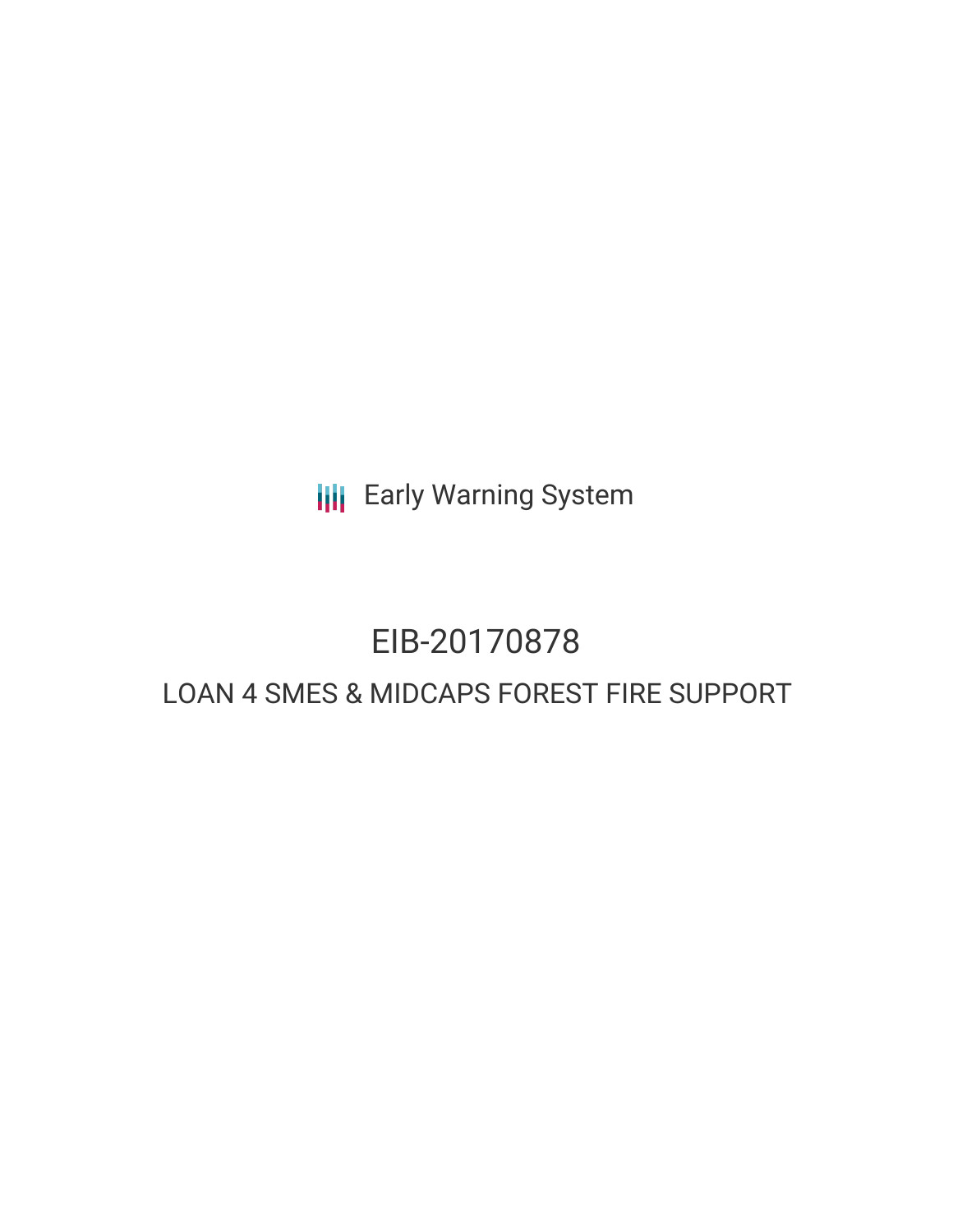# **Quick Facts**

| <b>Countries</b>               | Portugal                            |
|--------------------------------|-------------------------------------|
| <b>Financial Institutions</b>  | European Investment Bank (EIB)      |
| <b>Status</b>                  | Proposed                            |
| <b>Bank Risk Rating</b>        | U                                   |
| <b>Borrower</b>                | <b>BANCO COMERCIAL PORTUGUES SA</b> |
| <b>Sectors</b>                 | Agriculture and Forestry, Finance   |
| Investment Type(s)             | Loan                                |
| <b>Investment Amount (USD)</b> | $$88.53$ million                    |
| <b>Project Cost (USD)</b>      | \$177.06 million                    |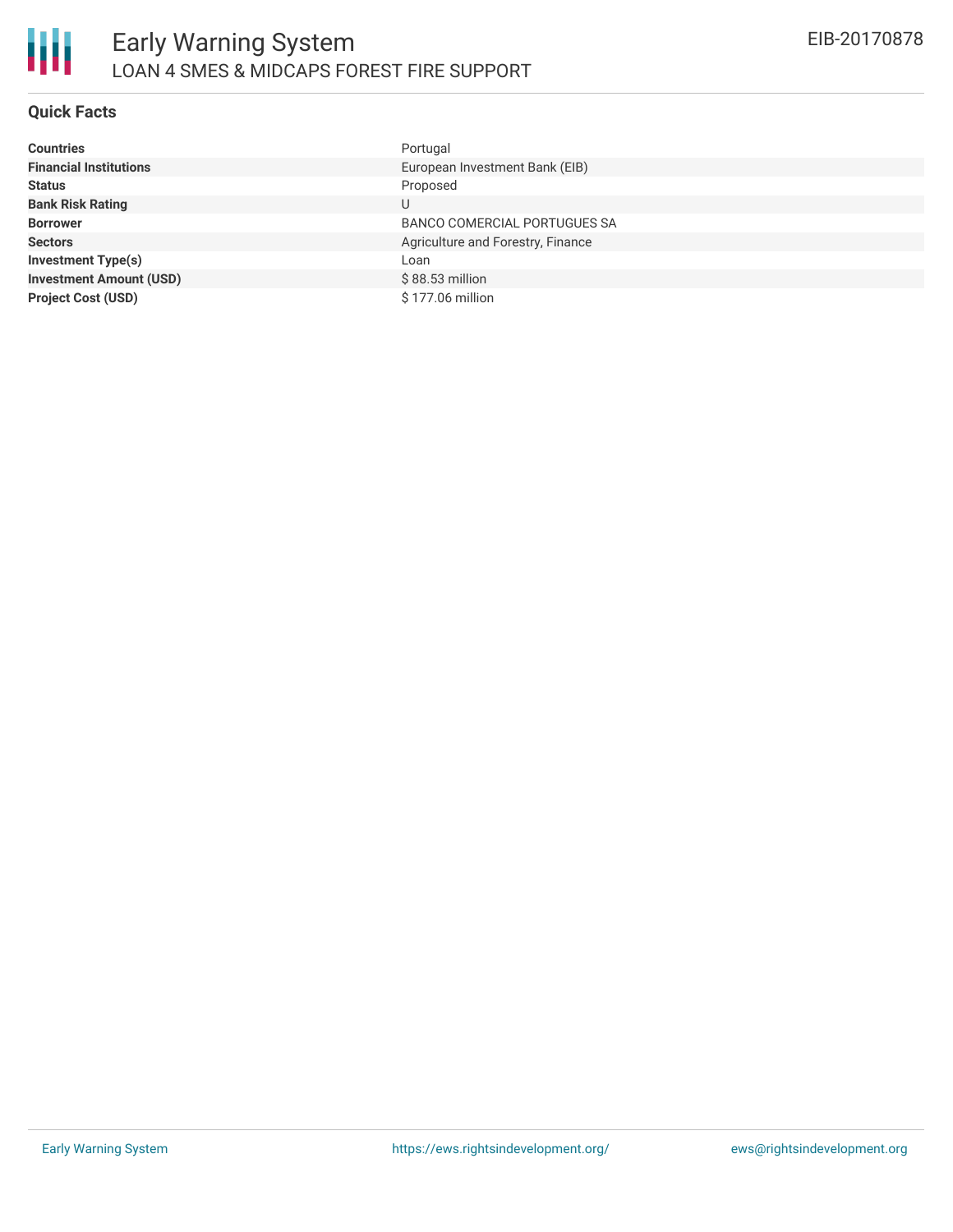

### **Project Description**

This project provides financing to Banco Comercial Portugues for on-lending to small and medium-sized projects carried out by small and medium-sized enterprises (SMEs) and mid-caps impacted by forest fires in Portugal. This project is part of the "EU Programme Loan for SMEs and Midcaps 2017".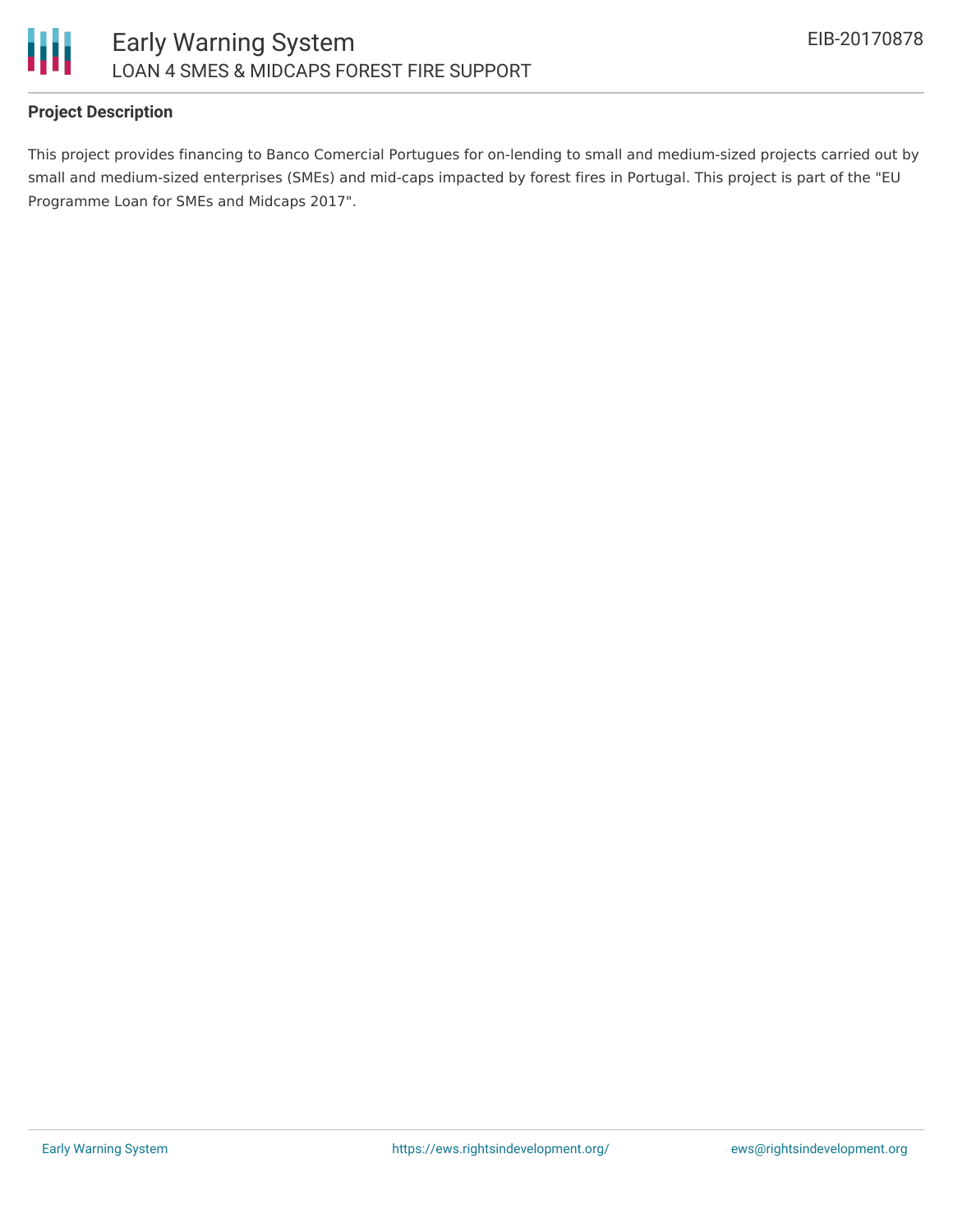#### **Investment Description**

European Investment Bank (EIB)

#### **Financial Intermediary**

Financial Intermediary: A commercial bank or financial institution that receives funds from a development bank. A financial intermediary then lends these funds to their clients (private actors) in the form of loans, bonds, guarantees and equity shares. Financial intermediaries include insurance, pension and equity funds. The direct financial relationship is between the development bank and the financial intermediary.

Banco Comercial [Português,](file:///actor/141/) S.A. (Financial Intermediary)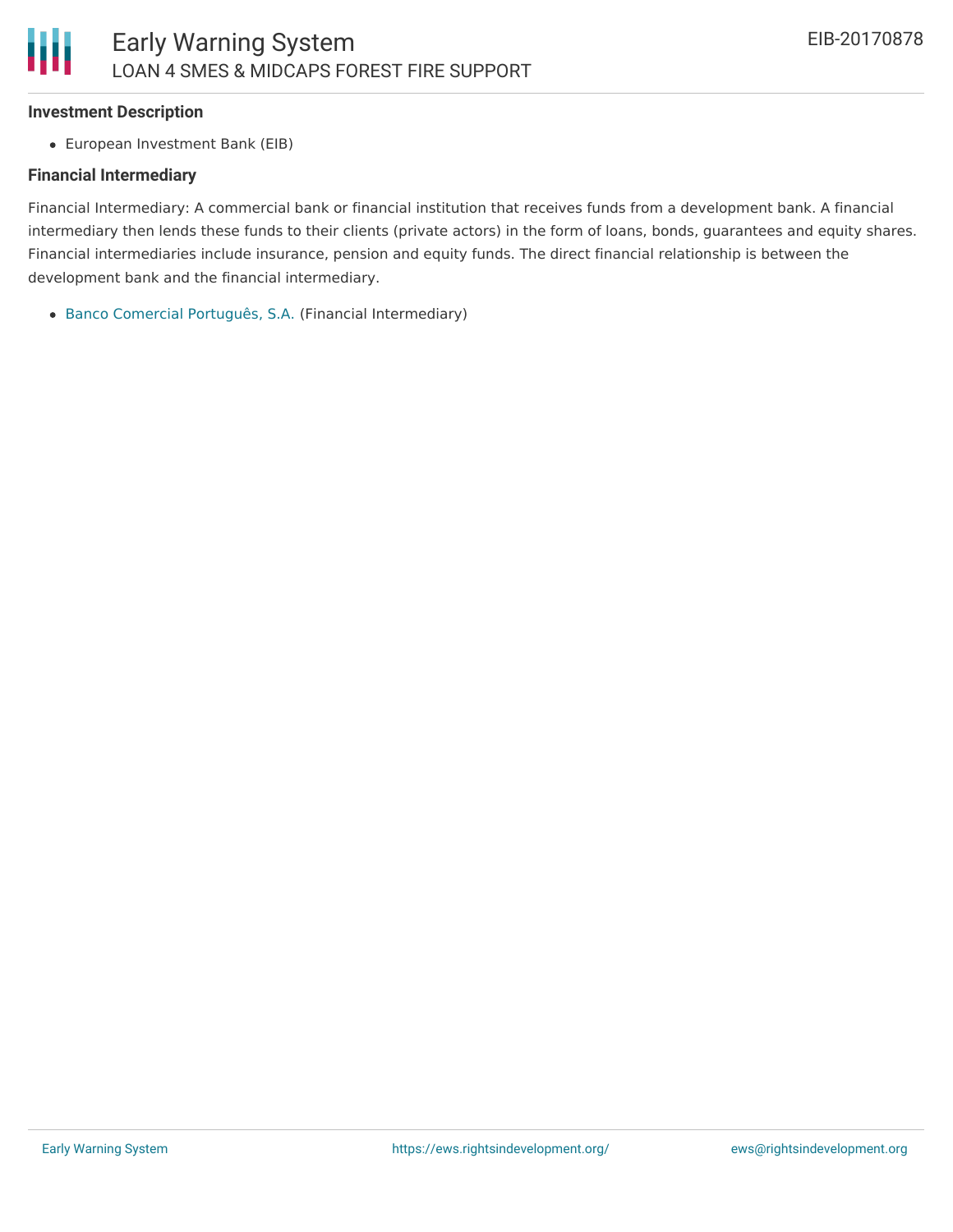#### **Contact Information**

\*No contacts available at time of disclosure\*

#### ACCOUNTABILITY MECHANISM OF EIB

The EIB Complaints Mechanism is designed to facilitate and handle complaints against the EIB by individuals, organizations or corporations affected by EIB activities. When exercising the right to lodge a complaint against the EIB, any member of the public has access to a two-tier procedure, one internal - the Complaints Mechanism Office - and one external - the European Ombudsman. A complaint can be lodged via a written communication addressed to the Secretary General of the EIB, via email to the dedicated email address complaints@eib.org, by completing the online complaint form available at the following address: http://www.eib.org/complaints/form, via fax or delivered directly to the EIB Complaints Mechanism Division, any EIB local representation office or any EIB staff. For further details, check:

http://www.eib.org/attachments/strategies/complaints\_mechanism\_policy\_en.pdf

When dissatisfied with a complaint to the EIB Complaints Mechanism, citizens can then turn towards the European Ombudsman. A memorandum of Understanding has been signed between the EIB and the European Ombudsman establishes that citizens (even outside of the EU if the Ombudsman finds their complaint justified) can turn towards the Ombudsman on issues related to 'maladministration' by the EIB. Note that before going to the Ombudsman, an attempt must be made to resolve the case by contacting the EIB. In addition, the complaint must be made within two years of the date when the facts on which your complaint is based became known to you. You can write to the Ombudsman in any of the languages of the European Union. Additional details, including filing requirements and complaint forms, are available at: http://www.ombudsman.europa.eu/atyourservice/interactiveguide.faces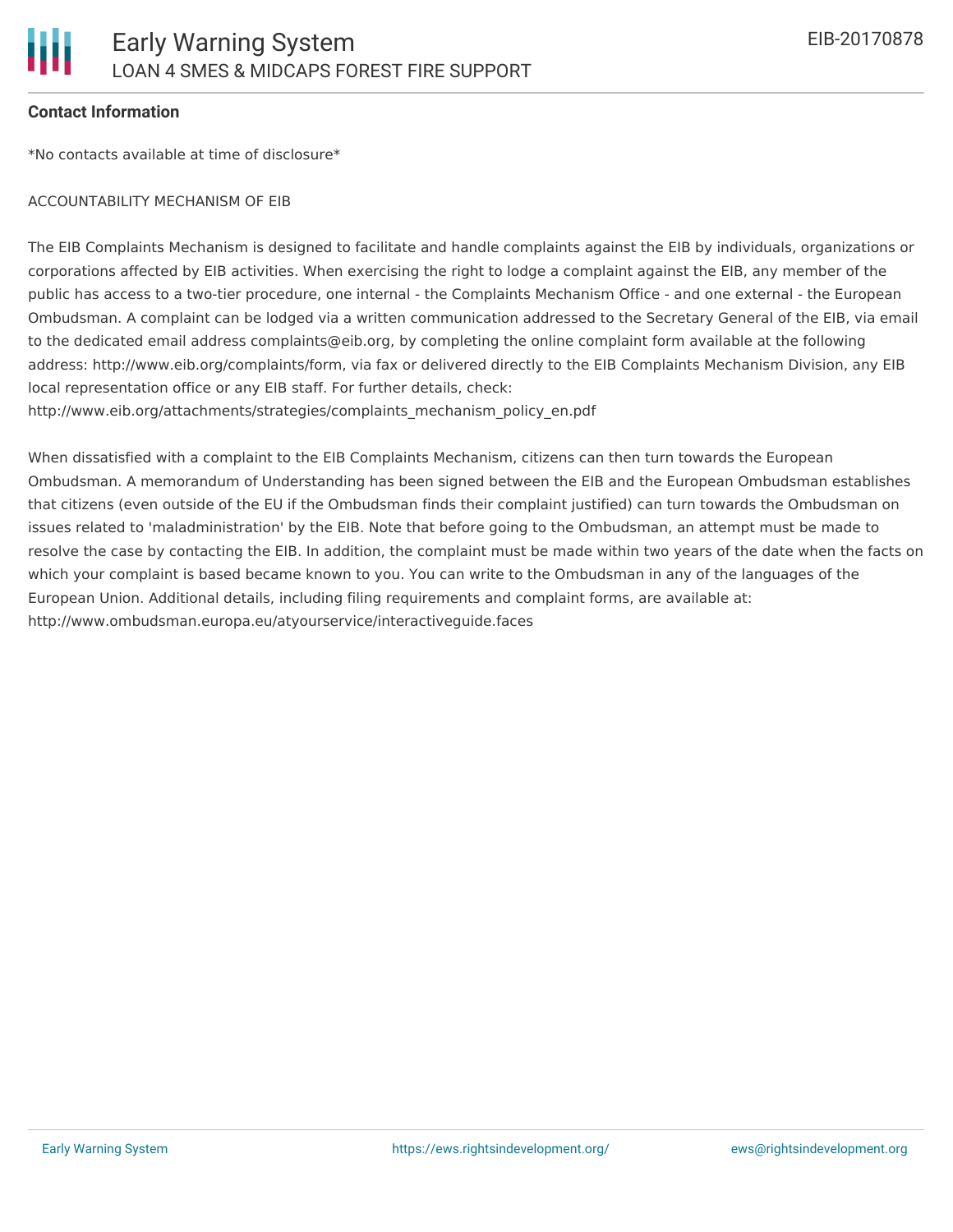

# **Campaign Documents**

Business and Human Rights Resource Center: Banco Comercial [Portugues](https://business-humanrights.org/en/banco-comercial-portugues)